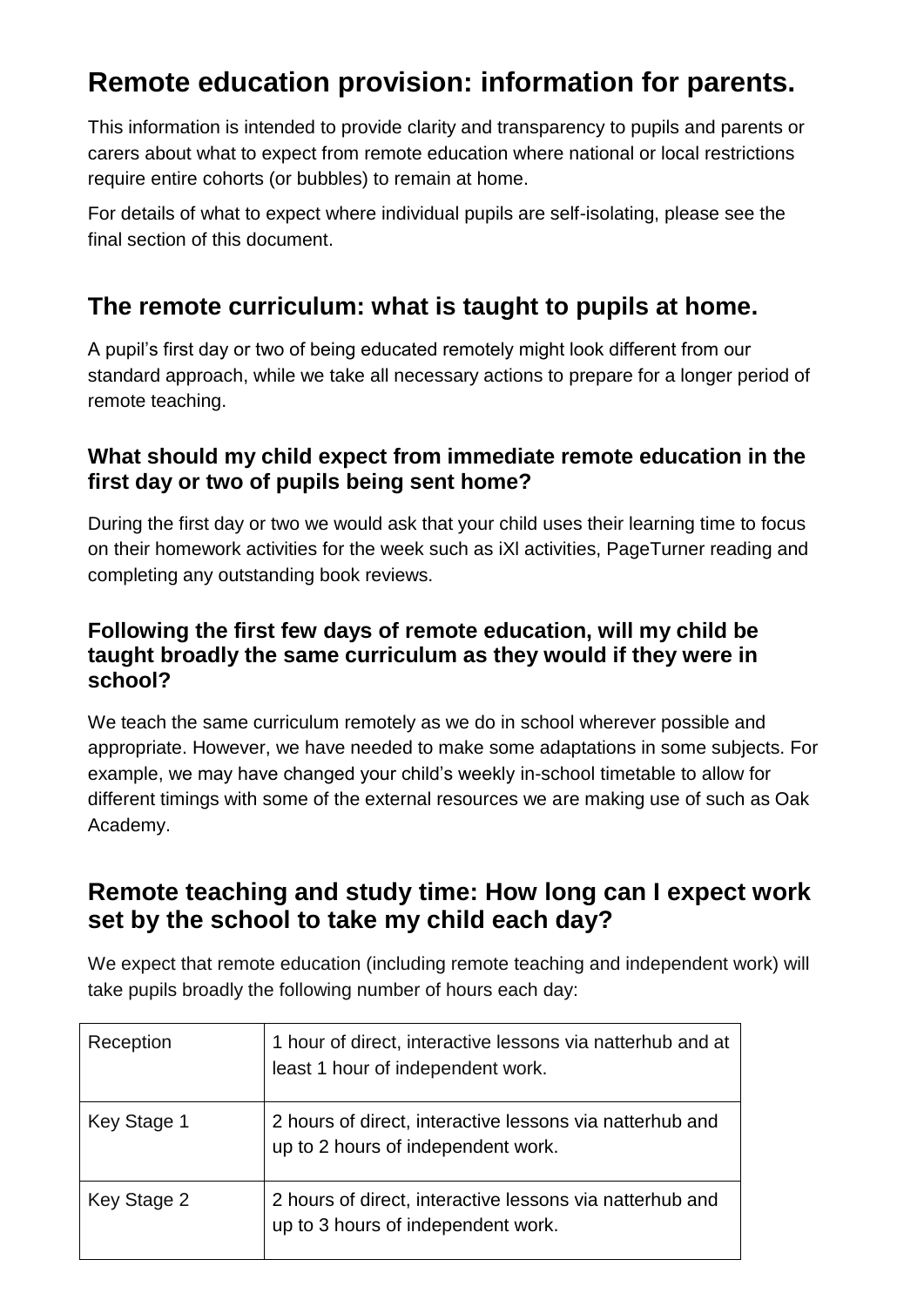### **Accessing remote education: How will my child access any online remote education you are providing?**

Our main online platform that all children will access is natterhub.

Alongside this we will use class email addresses to allow further communication between parents and the class staff.

[class1@maidwell.northants.sch.uk](mailto:class1@maidwell.northants.sch.uk)

[class2@maidwell.northants.sch.uk](mailto:class2@maidwell.northants.sch.uk)

[class3@maidwell.northants.sch.uk](mailto:class3@maidwell.northants.sch.uk)

We will also use the following resources (this list is not exhaustive)

- $\bullet$  iXL
- spellanywhere
- Twinkl
- BBC Bitesize
- Oak Academy
- White Rose maths
- Talk 4 Writing

Some of these resource sites require logins and these have been issued previously. However, if you or your child need a reminder please contact us.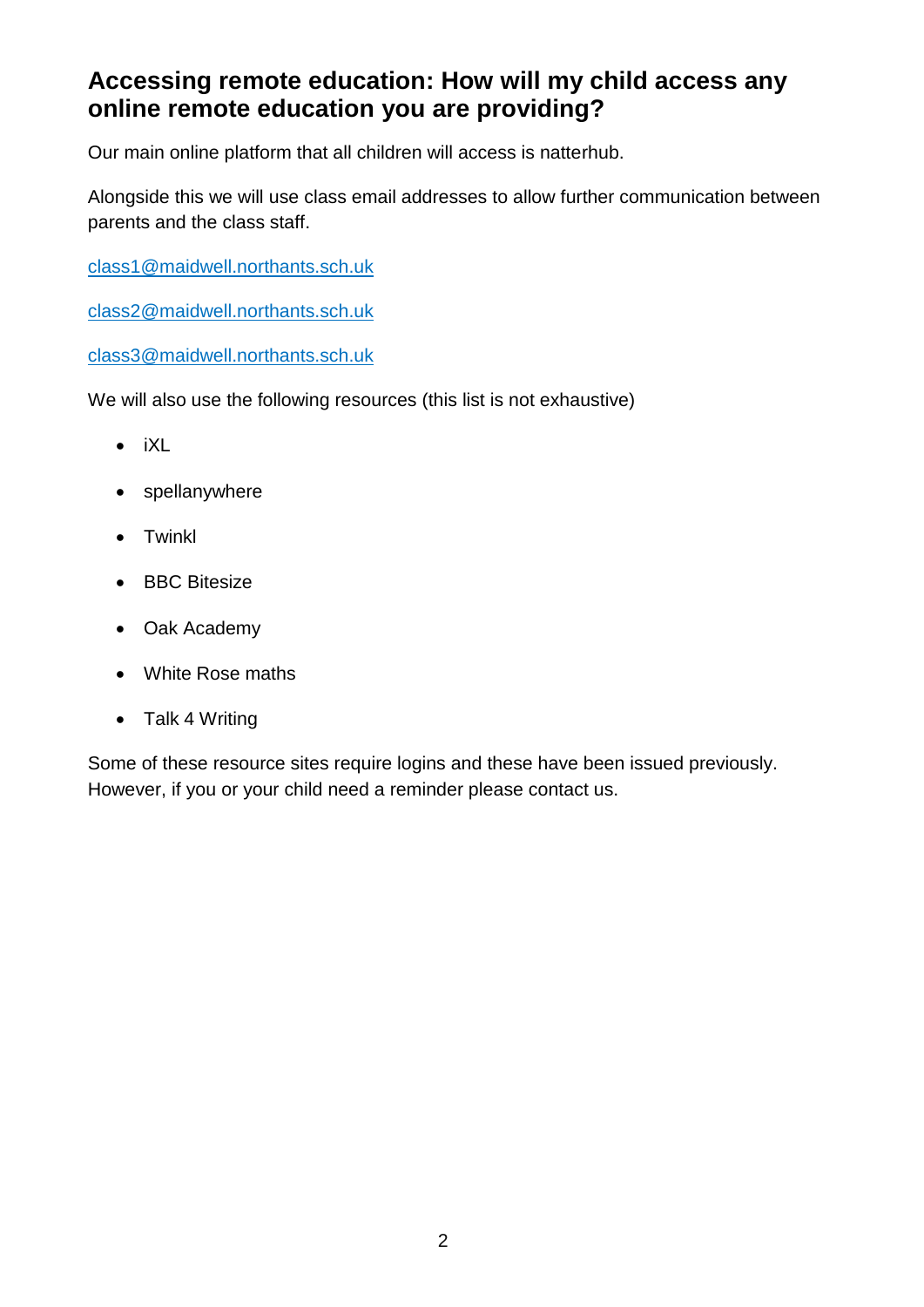#### **If my child does not have digital or online access at home, how will you support them to access remote education?**

Where children do not have the facilities to access our remote learning we will:

1. Lend a school laptop in the first instance. (A parent will need to complete and sign an agreement with the school with regard to the safe keeping and use of the equipment.) Following on from this we will support and champion an application to the DfE (or whoever accepts such applications) for a grant to provide the necessary equipment.

2. Provide free data SIM cards compatible with any device to allow access to the internet via the mobile data network.

3. Produce printed materials in school for any child/parent that cannot print at home. Dependent on staff availability, we will deliver these documents to the child at home but where we cannot achieve delivery for a large number in a short period of time we will prioritise those parents we know who have transport difficulties coupled with a system of dropping materials for a few closely located families at a single pre-arranged point.

4. Receive hard copy work in school for any children/parents who still cannot access the internet after we have provided a free SIM card as per 2 above. Where children are submitting hard copy work we will ensure no submission deadline unfairly impacts on them.

#### **How will my child be taught remotely?**

We use a combination of the following approaches to teach pupils remotely:

- $\bullet$  live teaching (online lessons) this will be delivered via natterhub
- recorded teaching (e.g. Oak National Academy lessons, video/audio recordings made by teachers)
- printed paper packs produced by teachers (e.g. workbooks, worksheets)
- textbooks and reading books pupils have at home
- commercially available websites supporting the teaching of specific subjects or areas, including video clips or sequences
- long-term project work and/or internet research activities.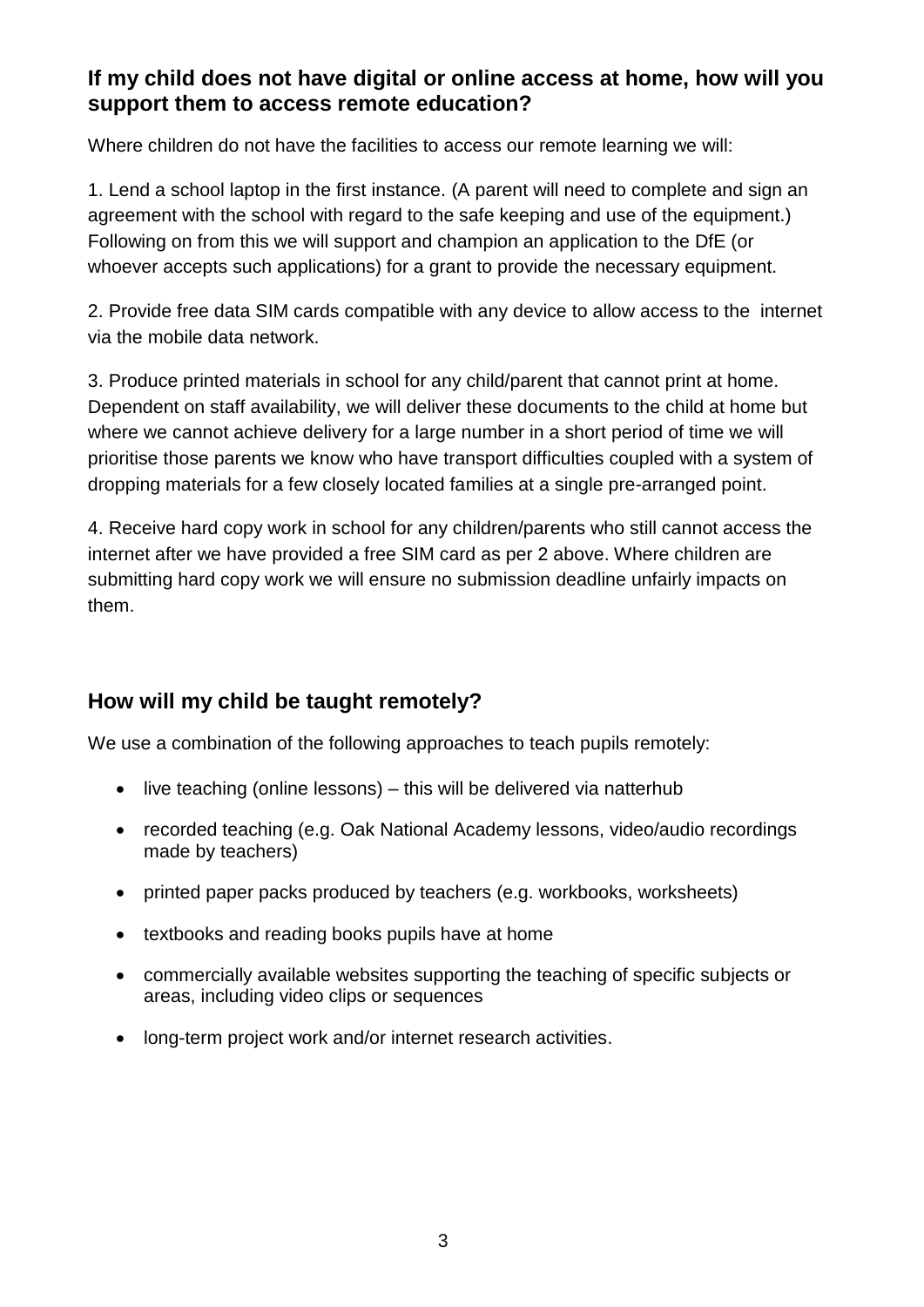### **Engagement and feedback: What are your expectations for my child's engagement and the support that we as parents and carers should provide at home?**

We appreciate that home / remote learning is a stressful time for everyone so we understand your child may not access everything we have on offer all of the time. However, we also have a legal obligation to ensure your child's education is provided for during this time.

We appreciate having this opportunity to work together on your child's education and hope you can support us by:

- Ensuring your that child is logged into natterhub and ready to start their lesson in good time.
- Ensuring completed work is submitted to us within a reasonable timeframe.
- Accessing / downloading the weekly timetable and use it as a framework to structure your child's remote learning day.

#### **How will you check whether my child is engaging with their work and how will I be informed if there are concerns?**

To ensure we are supporting you and your child with their remote learning, we will make telephone contact with you at least twice every half term to discuss any concerns or difficulties you may be having. In addition to this we will respond to any emails sent to the class email addresses as soon as we can.

At any point we have any further concerns, we will contact you immediately to discuss them further.

#### **How will you assess my child's work and progress?**

Feedback can take many forms and may not always mean extensive written comments for individual children. For example, whole-class feedback or quizzes marked automatically via digital platforms are also valid and effective methods, amongst many others.

Much of our feedback will be through the interactive sessions hosted in natterhub. However, we will also make use of the school / class email addresses to send any annotated / marked work.